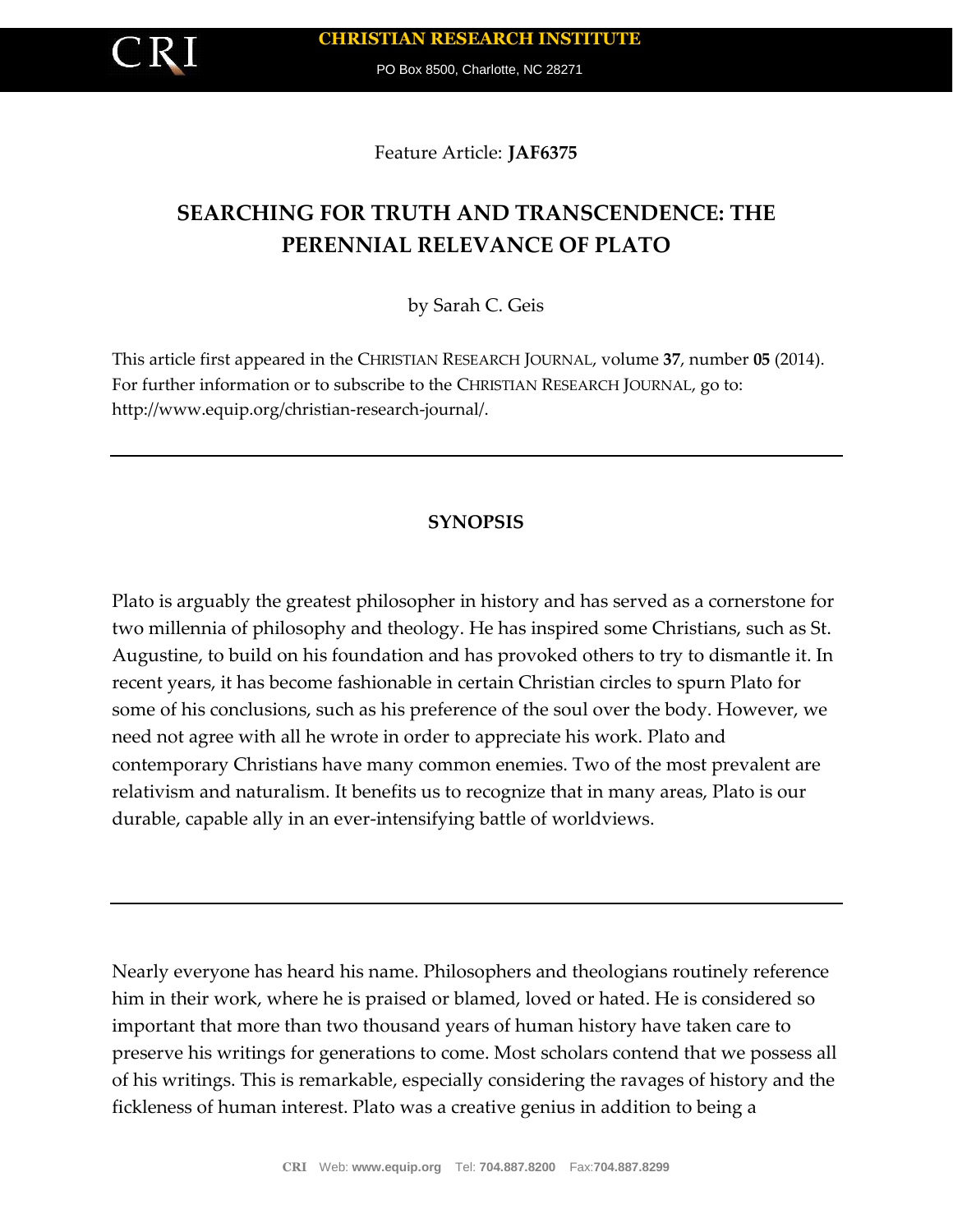revolutionary philosopher. Thus, his ideas are enjoyable to read and are perennially considered to be classic works of literature. Whatever we finally conclude about this great Greek thinker, his profound influence on Western thought and culture cannot be denied.

The philosopher Alfred North Whitehead famously said, "The safest general characterization of the European philosophical tradition is that it consists of a series of footnotes to Plato."<sup>1</sup> If we grant even a grain of truth in Whitehead's statement, then in order to be wise and informed participants in the market- place of ideas, we must have a basic grasp of Plato's contribution to philosophy.

Plato (429 BC–347 BC) was the first of the ancient Greek philosophers to develop a thorough philosophical system. Earlier philosophers had developed large-scale metaphysical theories. Some of the more prominent contended that everything is ultimately water (Thales), everything is ultimately change (Heraclitus), or everything is ultimately an unchanging whole (Parmenides). But Plato surpassed them all in topical scope and literary magnitude. He developed theories in all the major areas of philosophy: knowing *how to act* (ethics), knowing *how we know* (epistemology), and knowing the nature of *what exists to be known* (metaphysics). As a passionate lover of wisdom, Plato sought knowledge about everything that mattered most. His philosophy inspired many great thinkers, including well-known Christians. After encountering Platonism, Augustine of Hippo abandoned his flirtation with Gnostic Manicheanism in favor of Christianity. And in more recent history, Plato's philosophy deeply influenced C. S. Lewis's theology.<sup>2</sup>

On the other hand, some Christians have a tendency to avoid the teachings of non-Christian thinkers, and such is frequently the case with Plato. Moreover, Plato is often denounced by Christian scholars. The well-respected theologian N. T. Wright, for instance, warns Christians against such hazards as "collapsing into Platonism," which would lead to "denying the goodness of creation."<sup>3</sup> However, the warnings of Wright and other anti-Platonist Christians can give readers the impression that Platonism lacks anything of value for the Christian. This is untrue. Furthermore, to ignore or roundly condemn such a great thinker is to risk missing out on useful insights that agree with and even intellectually support the Christian worldview. Since God is the Creator of the universe and the source of all truth, truth can be found throughout creation through His general revelation (Ps. 19; Rom. 1:18–21). I have become increasingly convinced that Plato has much to offer Christians, despite the fact that we may not agree with some of his conclusions. My focus will rest on two of the larger areas where Plato and Christians are on the same side.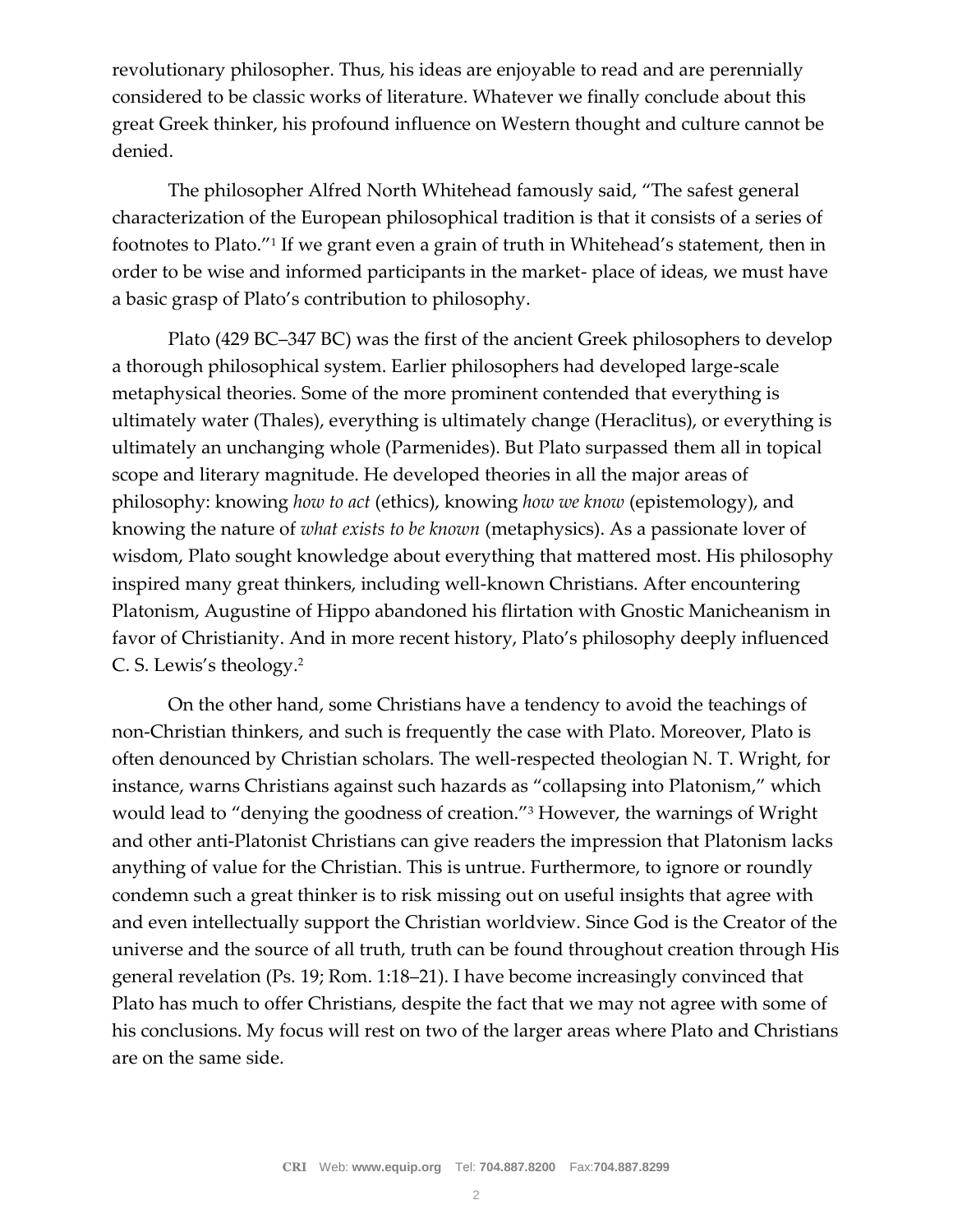### **AGAINST RELATIVISM: PLATO'S DEFENSE OF OBJECTIVE TRUTH**

Although he is an ancient philosopher, Plato is our ally in the fight against postmodern relativism. Over two thousand years ago, he successfully refuted the relativism we are surrounded by today. Belief in objective truth was a pillar of Plato's writings for his entire philosophical career. This conviction was at least in part a reaction to the disregard for truth in the political structure of his day. Historian of philosophy Frederick Copleston writes, according to Plato, "The [ideal] politician so formed will not be an opportunist time-server, but will act courageously and fearlessly in accordance with convictions founded on eternal and changeless truths. In other words, Plato aimed at producing statesmen and not demagogues."<sup>4</sup>

Plato realized that being firmly rooted in objective truth leads to more meaning and virtue than a life adrift. However, because truth does not bend according to popular opinion or fragile feelings, the rooted individual will need courage when truth arouses opposition.

A brief look at Plato's life will give us a fuller understanding of his commitment to objective truth. Plato was not always on track to be a philosopher. As the son of an aristocrat in Athens, young Plato (born Aristocles) initially planned to become a politician. But he was soon captivated by the teachings of an old philosopher named Socrates, who was known for challenging the dogmatism of anyone unfortunate enough to get into a conversation with him. Socrates was in the business of creating intellectual discomfort, quizzing those who had been content merely to accept received tradition without adequate reflection. By the end of his career, Socrates' philosophical prodding had upset so many Athenians that he was tried, convicted, and executed over false allegations.<sup>5</sup> Plato, in his late twenties, was present at the trial of Socrates. The execution of this polarizing old man provoked Plato's sudden shift from a budding politician into one of the most prolific and influential philosophers in history.

Plato was disgusted with the Athenians' treatment of Socrates, who was only trying to instill in them a passion for truth. In contrast to the truth seeking of Socrates, postmodernists of his day had become popular teachers. They taught students skills such as making a weak argument seem stronger in order to succeed in civic life. These itinerant professors were called Sophists, and to them, truth was unimportant. The only thing that mattered was the individual's ability to find success.

The most prominent Sophist, Protagoras, taught his pupils the famous phrase, "Man is the measure of all things." In other words, human beings *create*, rather than *discover*, meaning. Meaning, then, does not have real, independent existence, and is therefore up for individual interpretation. In the *Theaetetus* dialogue, Protagoras even states that being wrong is impossible.<sup>6</sup>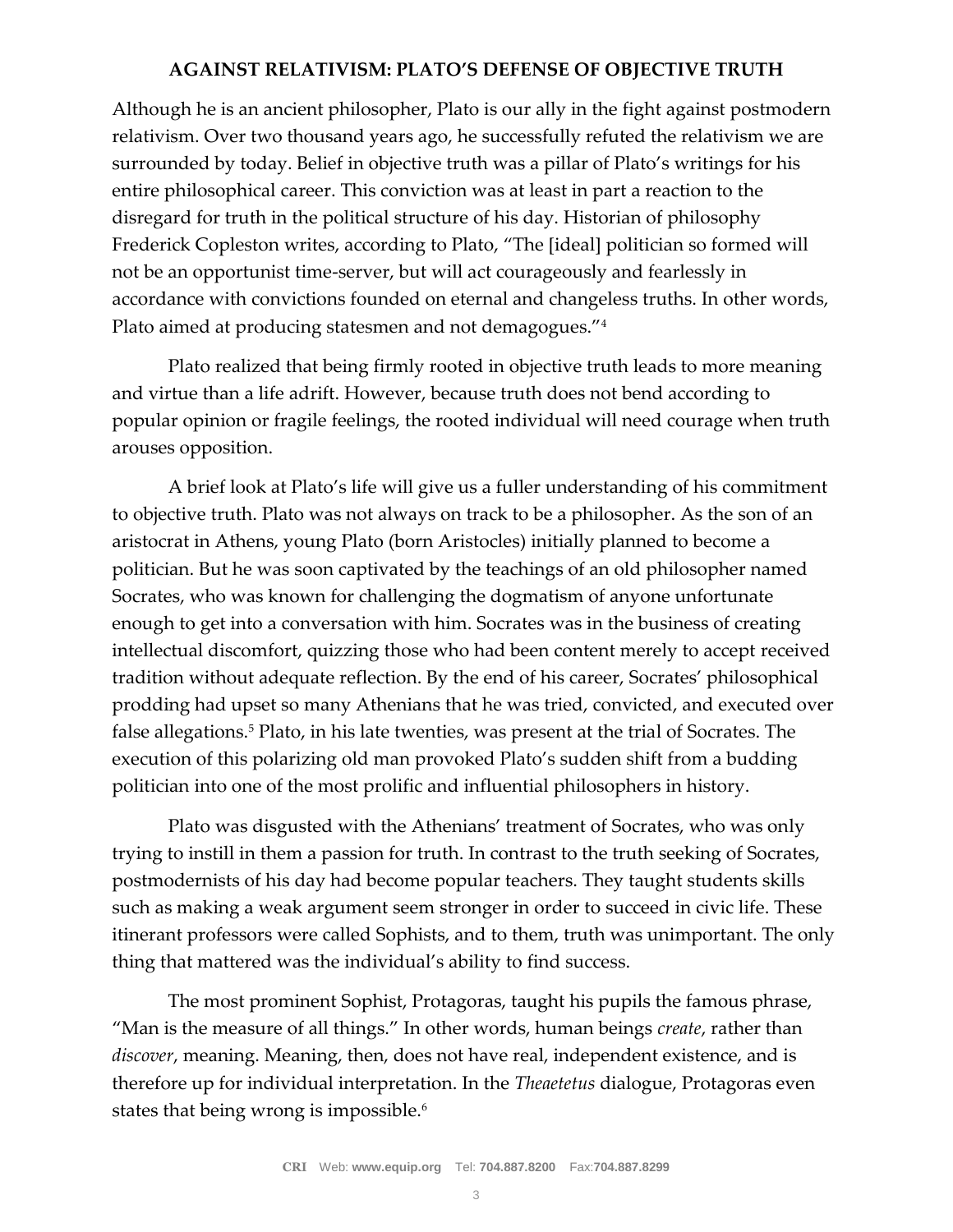In the same dialogue, Socrates (who is the spokesman for Plato in most of these dialogues) offers several arguments against relativism, one of which I will address here. Socrates and a conversation partner discuss Protagoras's thesis that "man is the measure of all things," and Socrates inquires: "For if...each man is to form his own opinions by himself, and these opinions are always right and true, why in the world, my friend, was Protagoras wise, so that he could be thought worthy to be the teacher of other men and to be well paid, and why were we ignorant creatures and obliged to go to school with him, if each person is the measure of his own wisdom?"<sup>7</sup>

Plato, through the voice of Socrates, leads the reader to the conclusion that if we all can determine truth for ourselves, then to study under anyone else is a waste of time and money. But there is more to this argument. Socrates adds that if "man is the measure of all things," then those who disagree, such as Plato, are wrong. Plato is a man, too. So, to affirm Protagorean relativism is immediately to deny it by stating that select people, such as Plato, are *not* the measure of all things! This philosophy is selfrefuting, and therefore, necessarily false. However, despite being refuted in Plato's era, relativism has returned. Thus, we should arm ourselves with Plato's timeless arguments as ammunition. But there is another area where Plato can be of help to our cause.

#### **AGAINST NATURALISM: PLATO'S DOCTRINE OF FORMS**

In addition to postmodern relativism, another influential worldview of our age is naturalism. Naturalists typically contend that physical particles and processes are all that exist. The supernatural is thus ruled out. Naturalism is the predominant philosophy of academia, yielding a widespread bias against the rationality of theism. If natural processes are "all that is or ever was or ever will be," to quote Carl Sagan's famous line from *Cosmos* in 1980, then there is nothing permanent, transcendent, or objectively meaningful about life.

According to Plato, there must be something unchanging and universal about reality in order for there to be any meaning in the world. For instance, if I said to a friend, "I love black horses," that friend has to apply the adjective "black" and the noun "horses" to the same concepts I originally had in mind. The person hearing my sentence must have an idea of what "black" and "horses" objectively mean in order to understand me. Similarly, when a math teacher asks her students to add five and eight, the teacher and the students must all have the same ideas of "five" and "eight" in their minds. The math exercise is not up for individual interpretation.

How do we arrive at these common ideas? Furthermore, how is it that we can discuss the ideas of justice or beauty even if we have never seen, tasted, or touched them? Humans can meaningfully discuss justice without ever experiencing it. Plato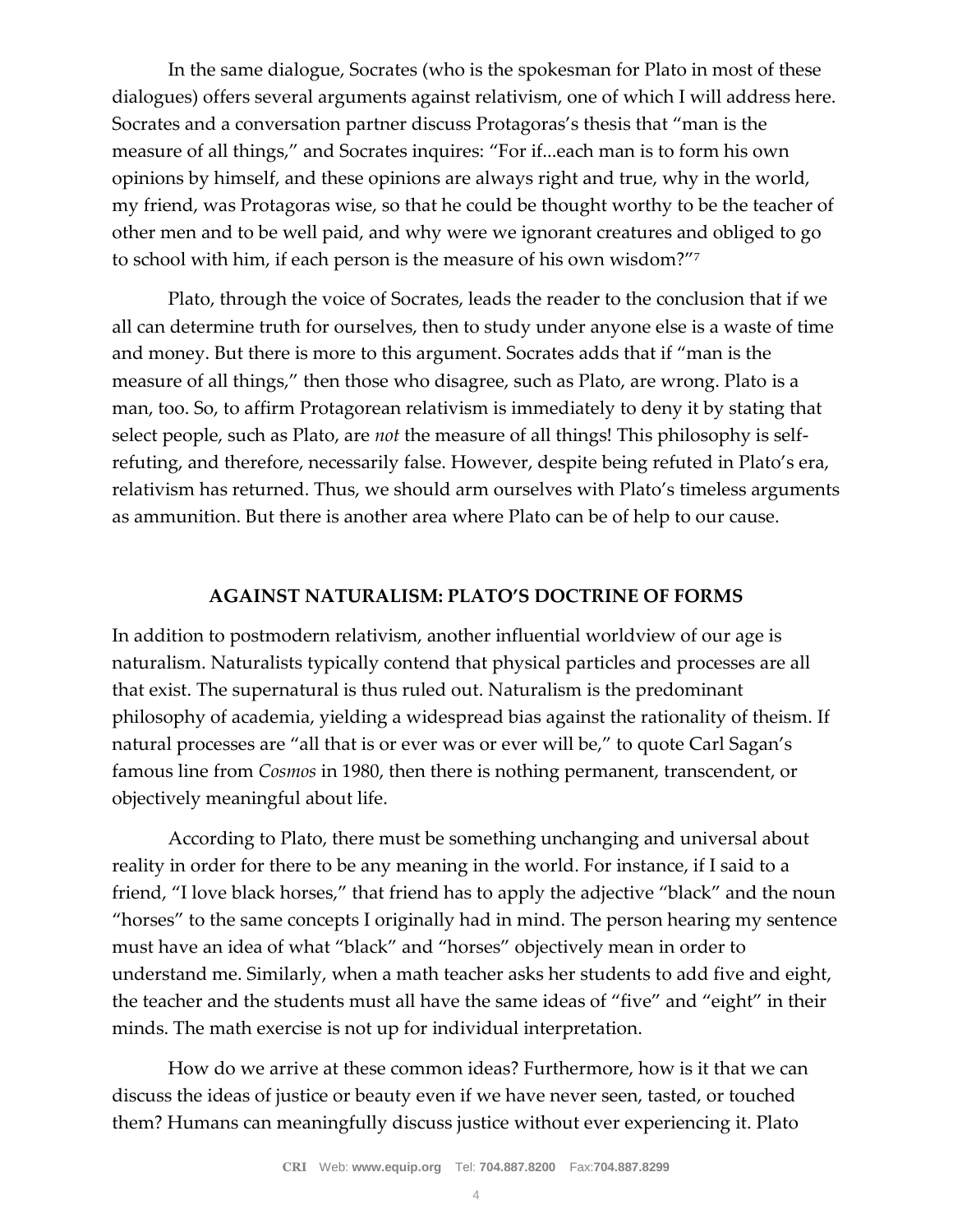inferred that these truths require a world of abstract concepts, which he called forms.<sup>8</sup> Humans have not created these forms, but we discover them. Forms, such as the number two, blackness, and beauty, exist as part of the universe yet are located apart from the whims of our minds in a separate, invisible realm. Thus, forms exist without concern for our opinions. For example, no matter how badly a person wants to say that torturing the innocent for pleasure is good, that person is powerless actually to make such an atrocity good. In philosophy, this belief in the reality of abstract concepts is called *realism*.

Whenever I teach Introduction to Philosophy at a secular college, many of my predominantly naturalistic students are haunted by Plato's world of forms. Although they rarely deny that abstract concepts must really exist, what disturbs them is that the forms constitute a fundamentally antinaturalistic doctrine. If truth and meaning exist independently of our minds, then these things had to come from somewhere or someone. Plato pondered the same question and concluded that all these forms must come from something that is like them, yet greater than them. He called this "The Good." While Plato's Good is unlike the Christian God in significant ways, the theory does lay a foundation for a more fully orbed understanding of God as the transcendent yet personal source of all that is good. Augustine recognized this. He suggested that because the forms are basically ideas, and because ideas cannot exist apart from a mind, then the world of the forms must be present in the mind of God. In this way, Plato's doctrine of forms is not only antinaturalistic but also can serve as part of an apologetic for God's existence. For that, Christians should be thankful.

#### **RECONCILING WITH PLATO**

Plato's value is timeless. Any false idea, no matter how new, can always be dismantled by good arguments, no matter how old. We must remember, however, that Plato was no Christian. Sometimes his conclusions were incompatible with a Christian worldview. But he was, after all, right about many vitally important things. Catholic scholar A. H. Armstrong summed up the matter beautifully:

*As against the host of materialists, relativists, pragmatists, positivists, deniers of any eternal universal and objective truths or standards, who dominate so much of our thinking today and whose feebler predecessors were dealt with by Plato in his time, we who still hold to the older tradition are on Plato's side and he and Socrates are on ours, and we should reverence them as of the greatest among the founders and fathers of our thought.*9